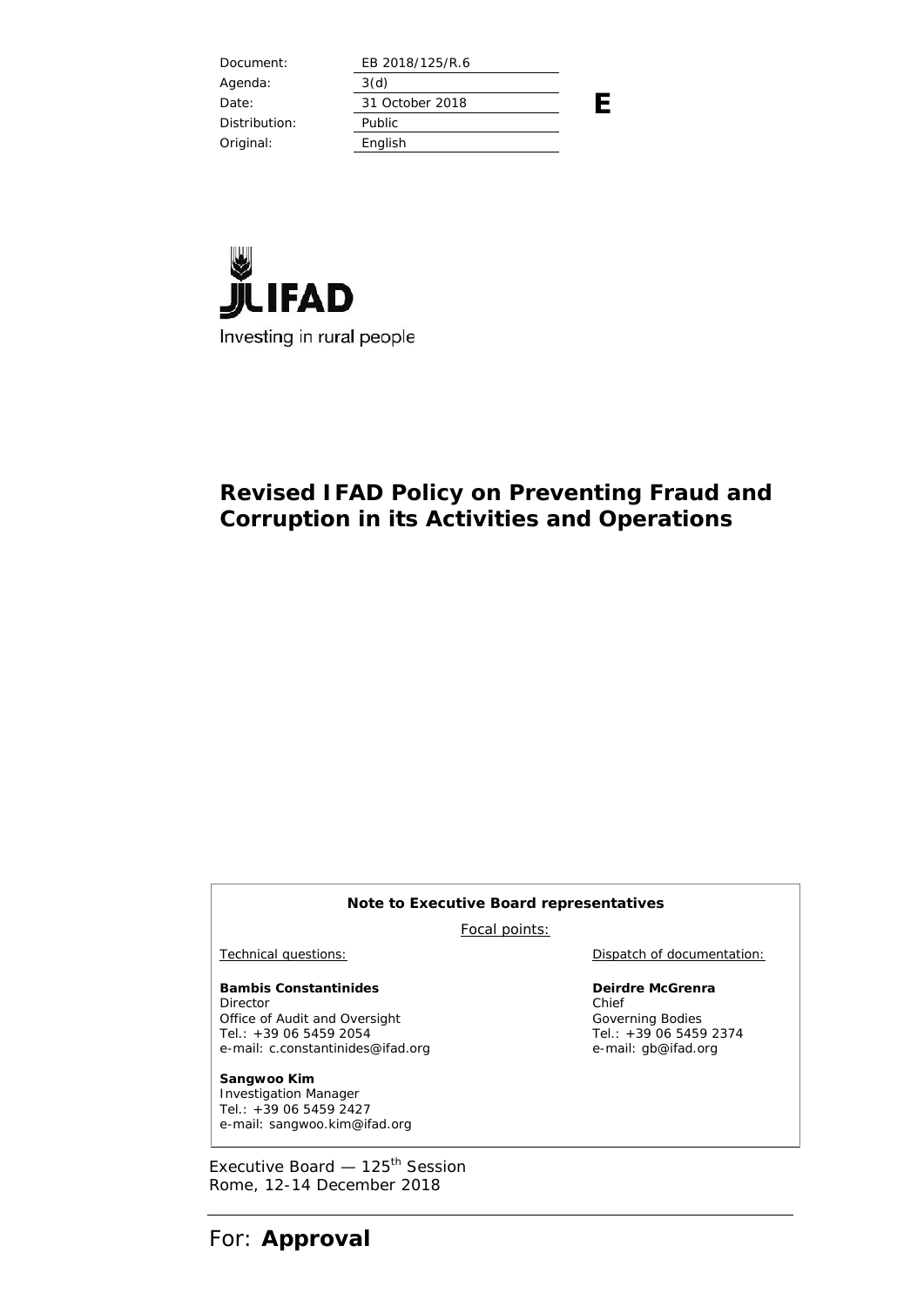# **Contents**

| $\mathbf{L}$ | <i>Introduction</i>                                                                   |   |
|--------------|---------------------------------------------------------------------------------------|---|
|              | II. Overview of the proposed policy revision                                          |   |
| 111.         | Proposed revision of the General Conditions for<br>Agricultural Development Financing | 2 |
| IV.          | Follow-up actions                                                                     |   |
| V.           | Executive Board decision                                                              |   |

| Annex | $\overline{\phantom{0}}$<br>ັ<br>$\sim$ |
|-------|-----------------------------------------|
|       |                                         |

IFAD Policy on Preventing Fraud and Corruption in its Activities and Operations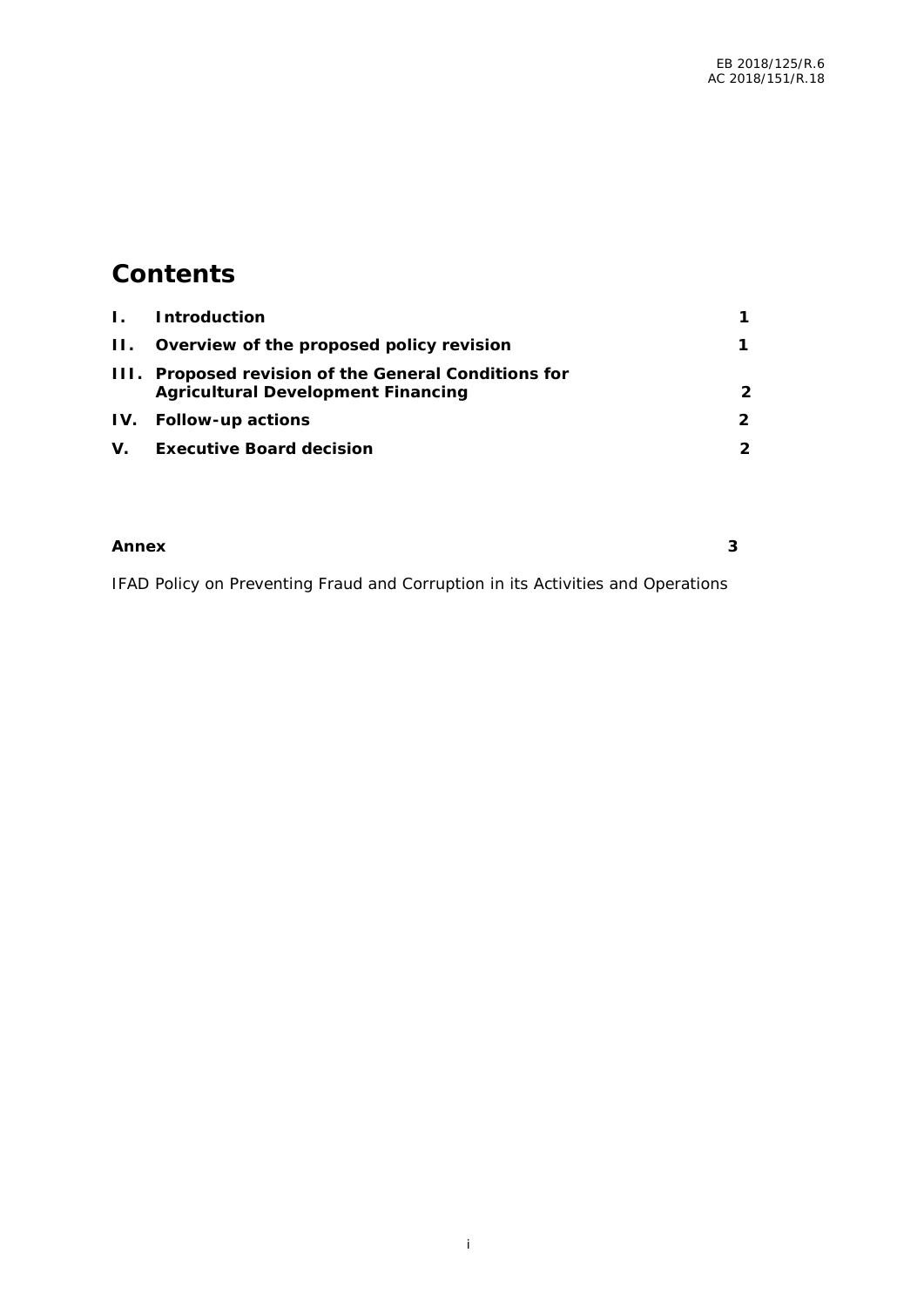# **Recommendation for approval**

The Executive Board is invited to approve the revised IFAD Policy on Preventing Fraud and Corruption in its Activities and Operations as contained in the annex.

# **Revised IFAD Policy on Preventing Fraud and Corruption in its Activities and Operations**

#### **I. Introduction**

- 1. The adverse effects of corruption and bribery on the achievement of development objectives are recognized in the Sustainable Development Goals, one of whose targets is to "substantially reduce corruption and bribery in all their forms". Under the Agreement Establishing IFAD, the Fund has a fiduciary duty to "make arrangements to ensure that the proceeds of any financing are used only for the purposes for which the financing was provided, with due attention to considerations of economy, efficiency and social equity". The Fund is committed to promoting and adhering to the highest standards of probity and accountability in the use of its financing and will not tolerate the diversion or waste of the resources entrusted to it by its Membership through fraud or corruption.
- 2. In 2005, the Executive Board adopted a zero-tolerance policy towards fraud and corruption in IFAD-financed and/or IFAD-managed activities and operations (EB 2005/85/R.5/Rev.1). Since then, the Fund's business model and legal framework have evolved, and new best practices for the prevention and mitigation of fraud and corruption have emerged in other United Nations entities and international financial institutions (IFIs). To reflect this changed context, some elements of the 2005 policy need to be revised. The objective of the proposed revision is to reaffirm the Fund's and its Member States' continued commitment to the prevention and mitigation of fraud and corruption in IFAD-financed and/or IFAD-managed operations and activities and to ensure that the Fund has adequate safeguards and measures in place to this end.

# **II. Overview of the proposed policy revision**

- 3. The following modifications are the main components of the proposed revision of the 2005 policy:
	- (i) Updating the definitions of Prohibited Practices (i.e. fraudulent, corrupt, collusive and coercive practices) and including obstructive practices as an additional element in the category of prohibited practice in order to strengthen the Fund's anticorruption framework and better align it with best practices at other United Nations entities and IFIs;
	- (ii) Strengthening the due diligence obligations of borrowers and grant recipients in relation to downstream partners. In particular, borrowers and grant recipients would be required to include clauses in procurement documents and contracts that would establish an obligation for bidders and contractors to disclose information relating to: (i) relevant criminal convictions, administrative sanctions and/or temporary suspensions, (ii) the agents engaged in connection with a procurement process or the execution of a contract, including the commissions and fees paid or to be paid, and (iii) any actual or potential conflicts of interest in connection with a procurement process or the execution of a contract;
	- (iii) Allowing the Fund to unilaterally recognize public debarments imposed by other IFIs if those debarments meet the requirements for mutual recognition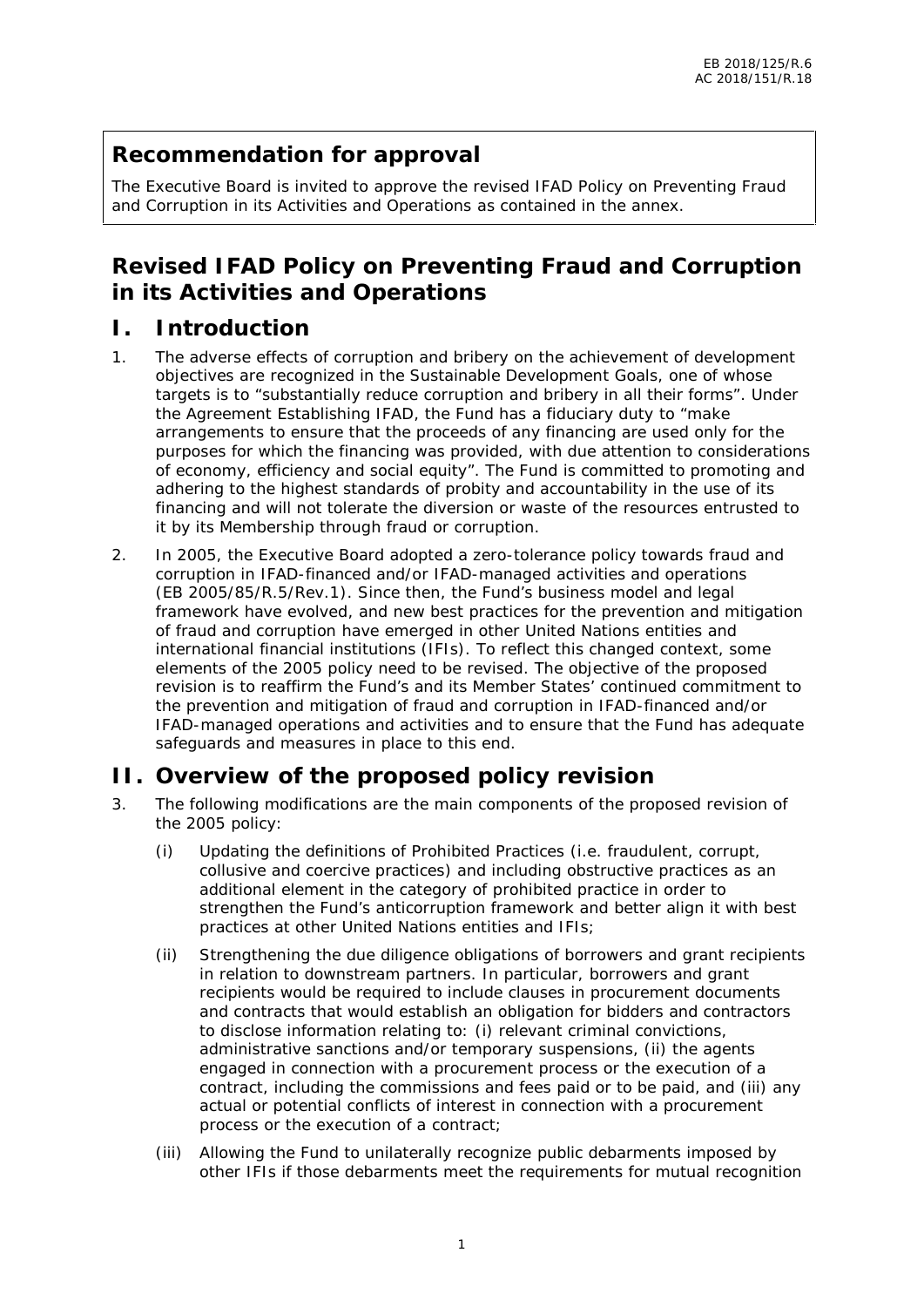under the Agreement for Mutual Enforcement of Debarment Decisions.<sup>1</sup> In addition, prior to selecting a bidder or entering into a contract, borrowers and grant recipients would have to ensure that the bidder or potential contractor is not cross-debarred by any of the IFIs that are signatories to the Agreement for Mutual Enforcement of Debarment Decisions;

- (iv) Strengthening the responsibilities of borrowers and grant recipients in regard to the receipt of allegations of prohibited practices and the action taken in response to such allegations. In particular, governments would be encouraged to have in place confidential reporting channels and whistle blower protection measures and would be expected to conduct their own investigations into potential fraud or corruption in IFAD projects;
- (v) Requiring borrowers and grant recipients to include clauses in procurement documents and contracts that inform implementing partners of IFAD's jurisdiction to conduct investigations and impose sanctions for prohibited practices; and
- (vi) Clarifying that the Fund may share information and evidence relating to an ongoing or completed investigative, sanctioning or disciplinary process with other multilateral organizations or local authorities on a confidential basis.

# **III. Proposed revision of the General Conditions for Agricultural Development Financing**

4. The proposed revision of the 2005 policy would make it necessary to revise the General Conditions for Agricultural Development Financing (the "General Conditions"). A revised version of the General Conditions that reflects the proposed changes to the 2005 policy is being submitted separately to the Executive Board for its consideration and approval.

#### **IV. Follow-up actions**

- 5. If the Executive Board approves the revised IFAD Policy on Preventing Fraud and Corruption in its Activities and Operations, the Project Procurement Guidelines of the Fund and any other legal or policy documents affected by the proposed revision will be revised accordingly.
- 6. To facilitate the implementation of the revised IFAD Policy on Preventing Fraud and Corruption in its Activities and Operations, an implementation plan is being developed, which includes a plan for training and strategic outreach.
- 7. Efforts to pursue memorandums of understanding with other United Nations entities, IFIs and local authorities will be reinforced in order to facilitate and regulate the confidential exchange of information and evidence.

#### **V. Executive Board decision**

8. The Executive Board is invited to approve the revised IFAD Policy on Preventing Fraud and Corruption in its Activities and Operations.

 $1$  The Agreement for Mutual Enforcement of Debarment Decisions was signed by the African Development Bank Group, the Asian Development Bank, the European Bank for Reconstruction and Development, the Inter-American Development Bank and the World Bank Group in April 2010.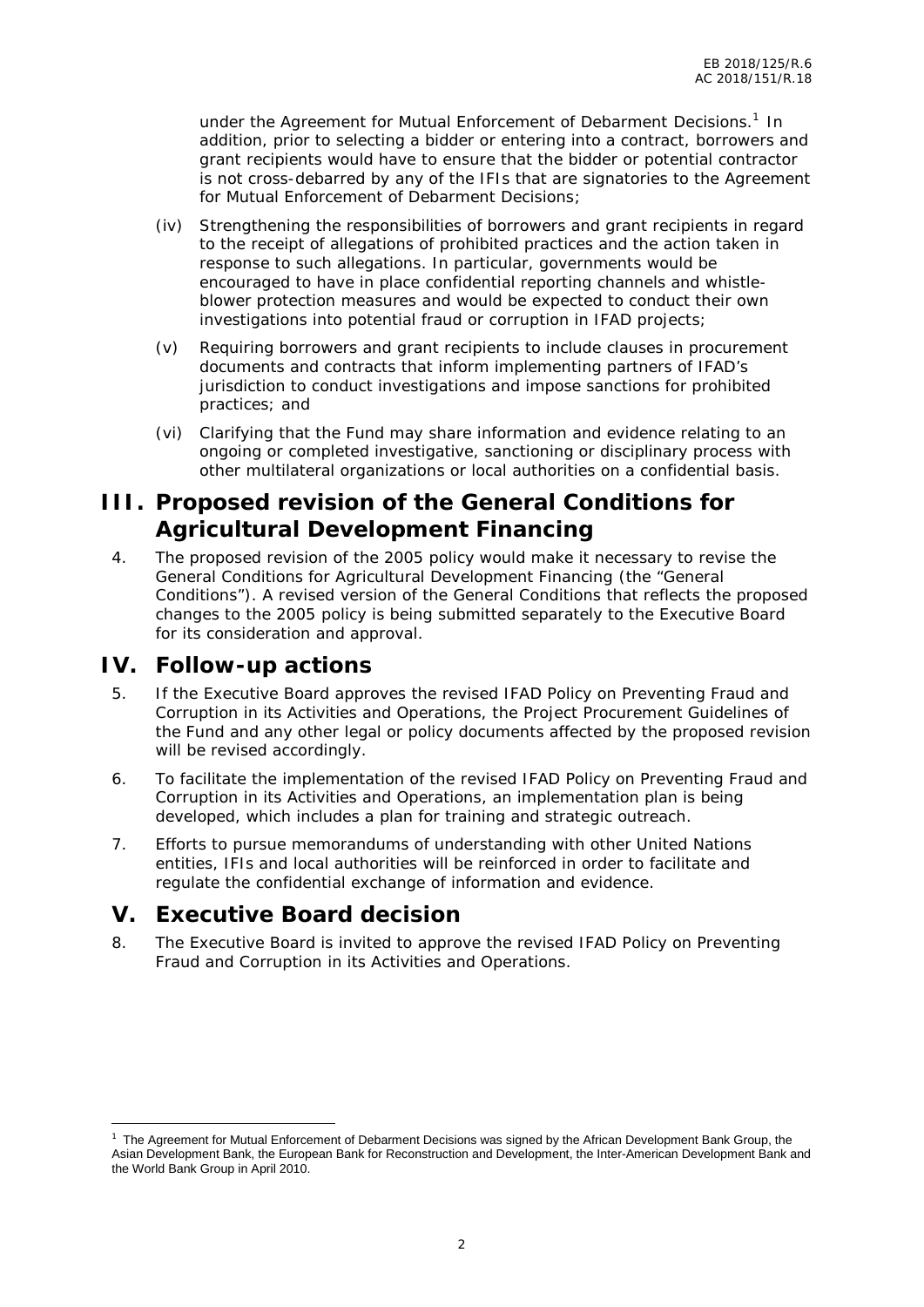# **IFAD Policy on Preventing Fraud and Corruption in its Activities and Operations**

### **I. Introduction**

- 1. The Fund recognizes that the prevention and mitigation of fraud and corruption in its activities and operations are core components of its development mandate and fiduciary duties. The Fund does not tolerate the diversion or waste of its resources through the practices defined in paragraph 6 below.
- 2. The objective of this policy is to establish the general principles, responsibilities and procedures to be applied by the Fund in preventing and addressing prohibited practices in its activities and operations.
- 3. This policy takes effect on the date of its issuance. It supersedes and replaces the IFAD Policy on Preventing Fraud and Corruption in its Activities and Operations (EB 2005/85/R.5/Rev.1) dated 24 November 2005.

#### **II. Policy**

- **A. General principles**
- 4. The Fund has no tolerance towards prohibited practices in its activities and operations. All individuals and entities listed in paragraph 7 below must take appropriate action to prevent, mitigate and combat prohibited practices when participating in an IFAD-financed and/or IFAD-managed operation or activity.
- 5. The Fund endeavours to ensure that individuals and entities that help to prevent or report, in good faith, allegations of prohibited practices are protected against retaliation and to protect individuals and entities that are the subject of unfair or malicious allegations.

#### **B. Prohibited practices**

- 6. The following practices are considered to be prohibited practices when engaged in connection with an IFAD-financed and/or IFAD-managed operation or activity:
	- (a) A "corrupt practice" is the offering, giving, receiving or soliciting, directly or indirectly, of anything of value in order to improperly influence the actions of another party;
	- (b) A "fraudulent practice" is any act or omission, including a misrepresentation, that knowingly or recklessly misleads, or attempts to mislead, a party in order to obtain a financial or other benefit or to avoid an obligation;
	- (c) A "collusive practice" is an arrangement between two or more parties designed to achieve an improper purpose, including improperly influencing the actions of another party;
	- (d) A "coercive practice" is impairing or harming, or threatening to impair or harm, directly or indirectly, any party or the property of the party in order to improperly influence the actions of that or another party;
	- (e) An "obstructive practice" is: (i) deliberately destroying, falsifying, altering or concealing evidence that may be material to an investigation by the Fund or making false statements to investigators in order to materially impede an investigation by the Fund; (ii) threatening, harassing or intimidating any party in order to prevent that party from disclosing its knowledge of matters relevant to an investigation by the Fund or from pursuing such an investigation; and/or (iii) the commission of any act intended to materially impede the exercise of the Fund's contractual rights of audit, inspection and access to information.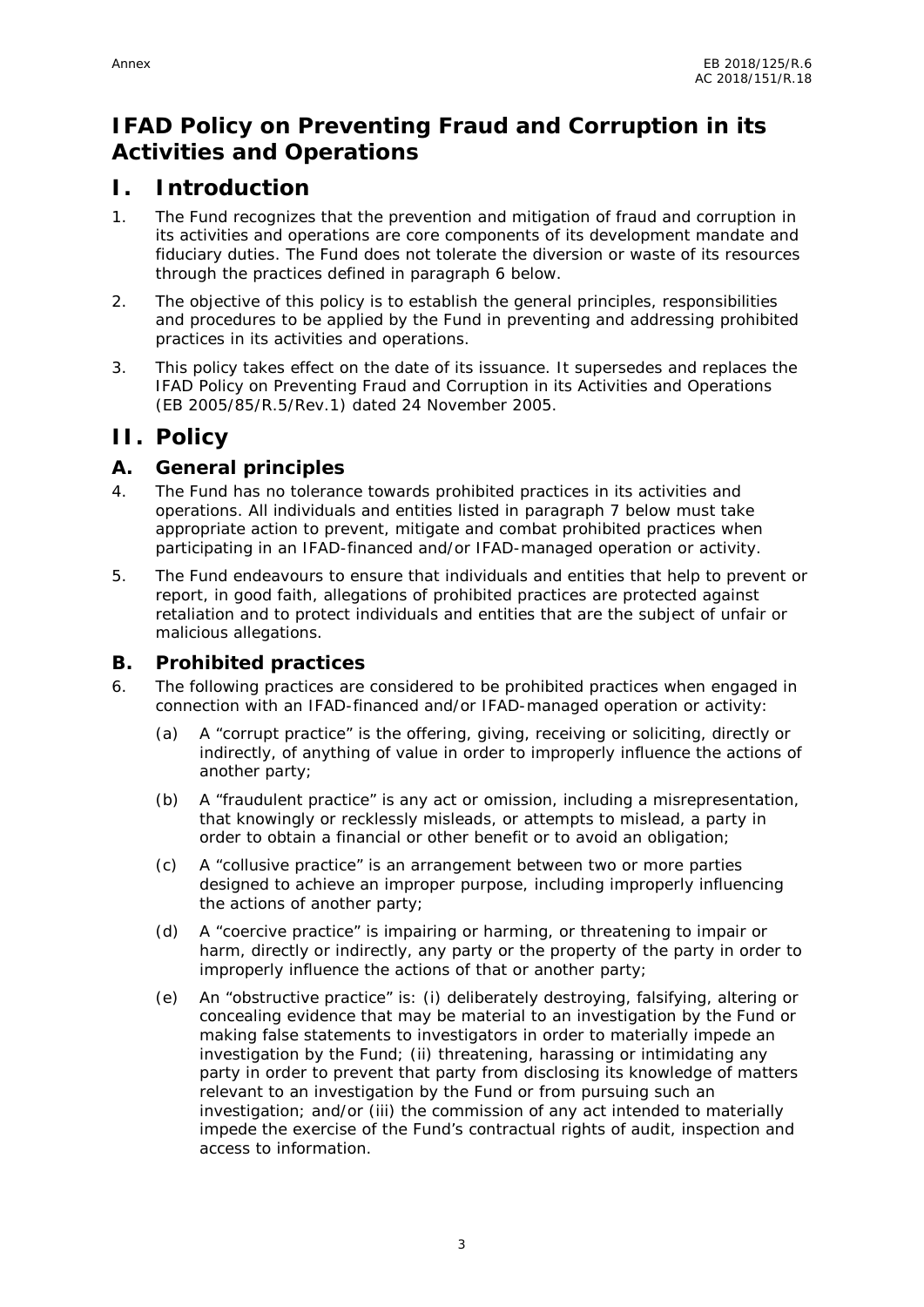#### **C. Scope**

- 7. This policy applies to all IFAD-financed and/or IFAD-managed operations and activities and to the following individuals and entities:
	- (a) IFAD staff and other persons working for IFAD as non-staff personnel ("IFAD staff and non-staff personnel");
	- (b) Individuals and entities holding a commercial contract with the Fund and any of their agents or personnel ("vendors");
	- (c) Public entities receiving IFAD financing or financing managed by the Fund and any of their agents or personnel ("government recipients") and private entities receiving IFAD financing or financing managed by the Fund and any of their agents or personnel ("non-government recipients") (all collectively referred to as "recipients"); and
	- (d) Individuals and entities, other than those referred to above, that receive, apply to receive, are responsible for the deposit or transfer of, or take or influence decisions regarding the use of proceeds from IFAD financing or financing managed by the Fund, including, but not limited to, implementing partners, service providers, contractors, suppliers, subcontractors, sub suppliers, bidders, consultants and any of their agents or personnel. (All such individuals and entities are collectively referred to as "third parties".)

#### **D. Responsibilities**

- **(i) Responsibilities of the Fund**
- 8. The Fund endeavours to prevent, mitigate and combat prohibited practices in its operations and activities. This may include adopting and maintaining:
	- (a) Communication channels and a legal framework designed to ensure that this policy is communicated to IFAD staff and non-staff personnel, vendors, recipients and third parties and that it is reflected in procurement documents and contracts relating to IFAD-financed and/or IFAD-managed activities and operations;
	- (b) Fiduciary controls and supervisory processes designed to support adherence to this policy by IFAD staff and non-staff personnel, vendors, recipients and third parties;
	- (c) Measures relating to the receipt of confidential complaints, whistle-blower protection, investigations, sanctions and disciplinary measures which are designed to ensure that prohibited practices can be properly reported and addressed; and
	- (d) Measures designed to ensure that the Fund can report individuals and entities that have been found to have engaged in prohibited practices to other multilateral organizations which may be exposed to similar actions by the same individuals and entities and to local authorities in cases where local laws may have been violated.
	- **(ii) Responsibilities of IFAD staff and non-staff personnel, vendors and third parties**
- 9. When participating in an IFAD-financed and/or IFAD-managed operation or activity, IFAD staff and non-staff personnel, vendors and third parties will:
	- (a) Refrain from engaging in prohibited practices;
	- (b) Participate in due diligence checks and disclose, as required, information relating to themselves or any of their key personnel concerning relevant criminal convictions, administrative sanctions and/or temporary suspensions; information concerning agents engaged in connection with a procurement process or contract, including the commissions or fees paid or to be paid; and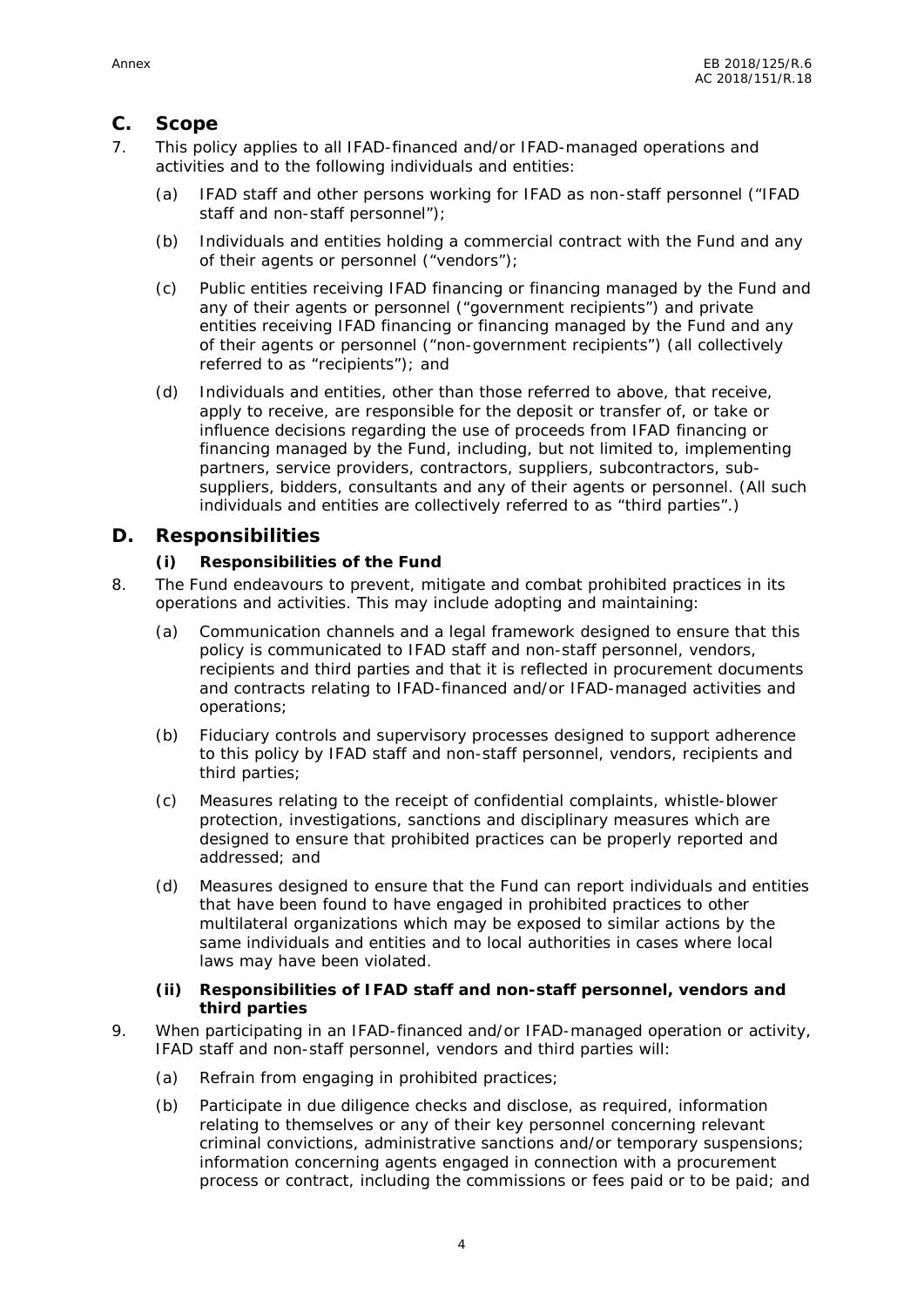information concerning any actual or potential conflicts of interest in connection with a procurement process or the execution of a contract;

- (c) Promptly report to the Fund any allegations or other indications of prohibited practices that come to their attention by virtue of their involvement in an IFAD-financed and/or IFAD-managed operation or activity;
- (d) Fully cooperate with any investigation conducted by the Fund, including by making personnel available for interviews and providing full access to any and all accounts, premises, documents and records (including electronic records) relating to the relevant IFAD-financed and/or IFAD-managed operation or activity, and by having such accounts, premises, documents and records audited and/or inspected by auditors and/or investigators appointed by the Fund; and
- (e) Maintain strict confidentiality regarding any and all information received as a consequence of their participation in an IFAD investigation or sanctioning process.
- 10. When participating in an IFAD-financed and/or IFAD-managed operation or activity, vendors and third parties will maintain all accounts, documents and records relating to that operation or activity for an adequate period of time, as specified in the relevant procurement documents or contract.
	- **(iii) Responsibilities of recipients**
- 11. When participating in an IFAD-financed and/or IFAD-managed operation or activity, recipients will take appropriate action to prevent, mitigate and combat prohibited practices. In particular, they will:
	- (a) Adopt appropriate fiduciary and administrative practices and institutional arrangements in order to ensure that the proceeds of any IFAD financing or financing managed by the Fund are used only for the purposes for which they were provided;
	- (b) During selection processes and/or prior to entering into a contractual relationship with a third party, conduct appropriate due diligence checks of the selected bidder or potential contractor, including by verifying whether the selected bidder or potential contractor is publicly debarred by any of the IFIs that are signatories to the Agreement for Mutual Enforcement of Debarment Decisions $<sup>2</sup>$  and, if so, whether the debarment meets the requirements for</sup> mutual recognition under the Agreement for Mutual Enforcement of Debarment Decisions;
	- (c) Take appropriate action to inform third parties and beneficiaries (defined as "persons whom the Fund intends to serve through its grants and loans") of the present policy as well as the Fund's confidential and secure e-mail address for the receipt of complaints concerning prohibited practices;
	- (d) Include provisions in procurement documents and contracts with third parties which:
		- (i) Require third parties to disclose, in the course of a procurement process and any time thereafter, information relating to themselves or any of their key personnel concerning relevant criminal convictions, administrative sanctions and/or temporary suspensions; information concerning agents engaged in connection with a procurement process or the execution of a contract, including the commissions or fees paid or to

<sup>&</sup>lt;sup>2</sup> The Agreement for Mutual Enforcement of Debarment Decisions, dated 9 April 2010, was signed by five of the leading IFIs, namely, the African Development Bank Group, the Asian Development Bank, the European Bank for Reconstruction and Development, the Inter-American Development Bank and the World Bank Group.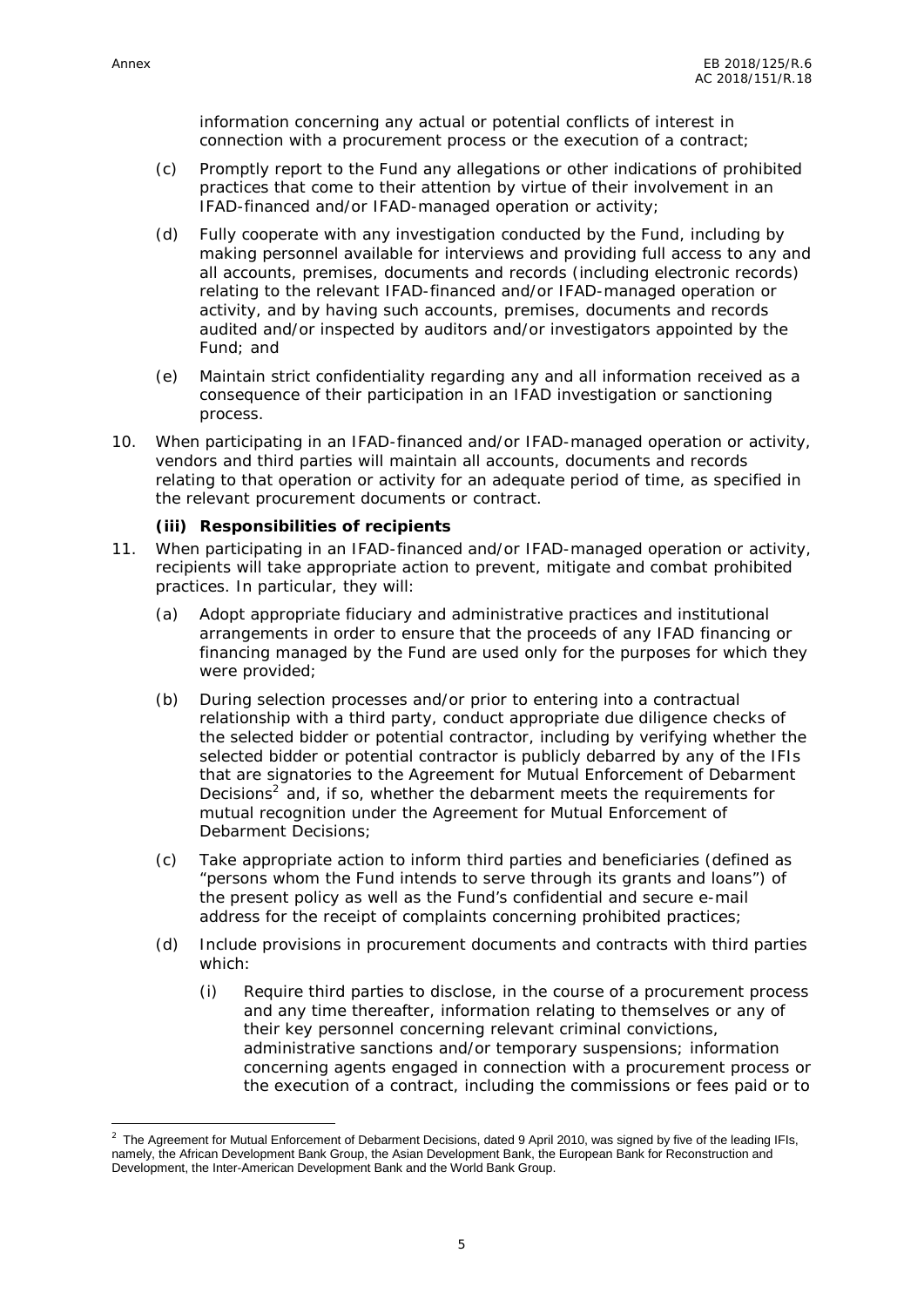be paid; and information concerning any actual or potential conflicts of interest in connection with a procurement process or the execution of a contract;

- (ii) Require third parties to promptly report to the Fund any allegations or other indications of prohibited practices that come to their attention by virtue of their involvement in an IFAD-financed and/or IFAD-managed operation or activity;
- (iii) Inform third parties of the Fund's jurisdiction to investigate allegations and other indications of prohibited practices and to impose sanctions on third parties for such practices in connection with an IFAD-financed and/or IFAD-managed operation or activity;
- (iv) Require third parties to fully cooperate with any investigation conducted by the Fund, including by making personnel available for interviews and by providing full access to any and all accounts, premises, documents and records (including electronic records) relating to the relevant IFADfinanced and/or IFAD-managed operation or activity and to have such accounts, premises, records and documents audited and/or inspected by auditors and/or investigators appointed by the Fund;
- (v) Require third parties to maintain all accounts, documents and records relating to an IFAD-financed and/or IFAD-managed operation or activity for an adequate period of time as agreed with the Fund;
- (vi) Inform third parties of the Fund's policy of unilaterally recognizing debarments imposed by other IFIs if such debarments meet the requirements for mutual recognition under the Agreement for Mutual Enforcement of Debarment Decisions; and
- (vii) Provide for early contract termination or suspension by the recipient if such termination or suspension is required as a consequence of a temporary suspension or sanction imposed or recognized by the Fund;
- (e) Promptly inform the Fund of any allegations or other indications of Prohibited Practices that come to their attention;
- (f) Fully cooperate with any investigation conducted by the Fund, including by making personnel available for interviews and by providing full access to any and all accounts, premises, documents and records (including electronic records) relating to the relevant IFAD-financed and/or IFAD-managed operation or activity and to have such accounts, premises, documents and records audited and/or inspected by auditors and/or investigators appointed by the Fund;
- (g) Maintain all accounts, documents and records relating to an IFAD-financed and/or IFAD-managed operation or activity for an adequate period of time, as specified in the relevant financing agreement; and
- (h) Maintain strict confidentiality regarding any and all information received as a consequence of their participation in an IFAD investigation or sanctioning process.
- 12. Where the Fund finds that prohibited practices have occurred, recipients will:
	- (a) Take appropriate corrective measures in coordination with the Fund; and
	- (b) Give full effect to any temporary suspension or sanction imposed or recognized by the Fund, including by not selecting a bidder, not entering into a contract or suspending or terminating a contractual relationship.
- 13. Prior to the implementation of an IFAD-financed and/or IFAD-managed operation or activity, government recipients will inform the Fund of the arrangements that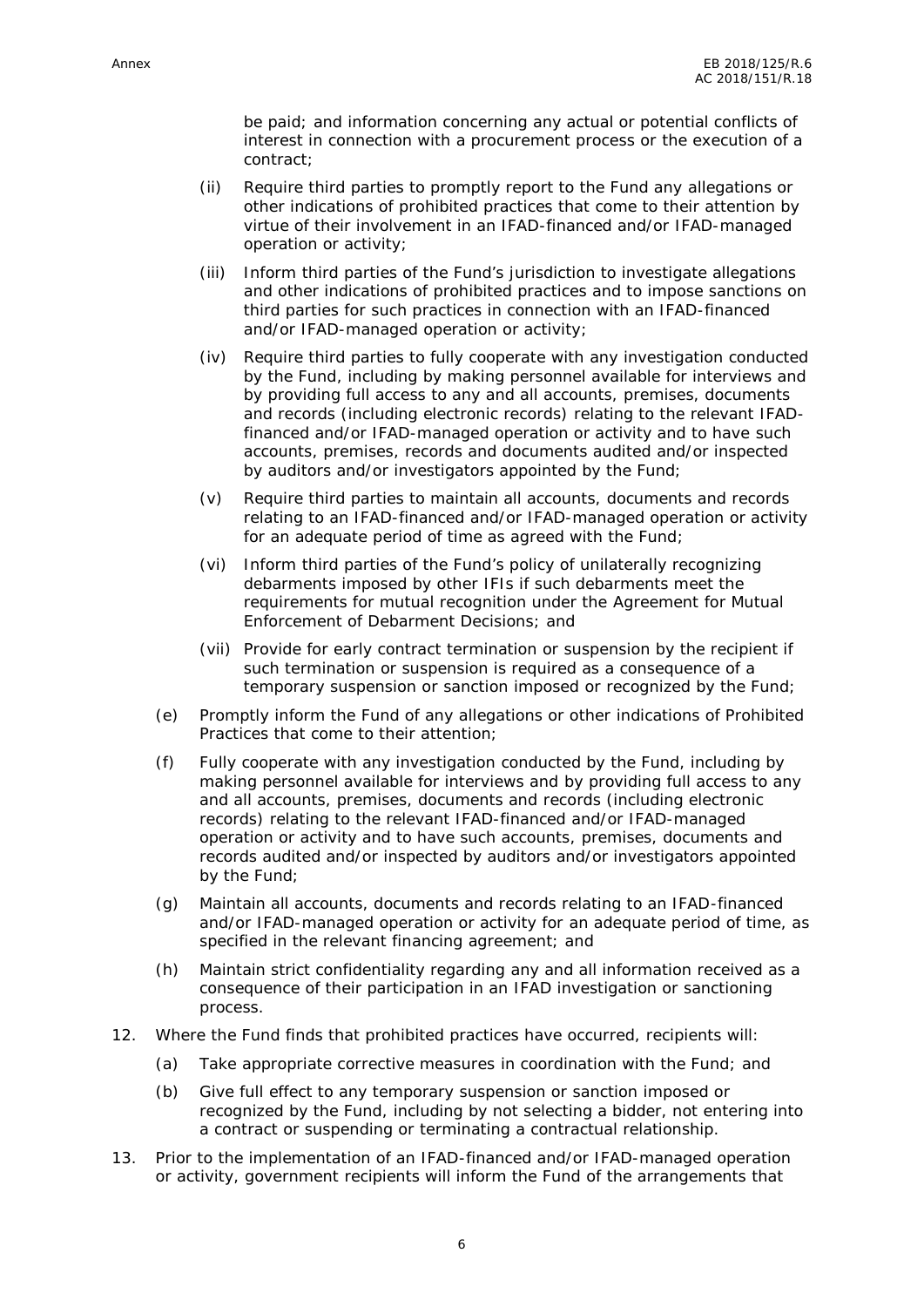they have made for receiving and taking action in response to allegations of fraud and corruption relating to the IFAD-financed and/or IFAD-managed operation or activity, including by designating an independent and competent local authority to be responsible for receiving, reviewing and investigating such allegations.

- 14. When participating in an IFAD-financed and/or IFAD-managed operation or activity, government recipients will, in consultation with the Fund, take timely and appropriate action to launch a local investigation into allegations and/or other indications of fraud and corruption relating to the IFAD-financed and/or IFAD managed operation or activity; inform the Fund of the actions taken in any such investigation at such intervals as may be agreed upon by the recipient and the Fund on a case-by-case basis; and, upon the completion of such investigation, promptly share the findings and results thereof, including the supporting evidence, with the Fund. Government recipients will work with the Fund to coordinate any actions other than investigations that they may wish to undertake in response to an alleged or otherwise indicated prohibited practice.
- 15. Government recipients are encouraged to have in place, in accordance with their laws and regulations, effective whistle-blower protection measures and confidential reporting channels in order to appropriately receive and address allegations of fraud and corruption relating to IFAD-financed and/or IFAD-managed operations and activities.
- **E. Process**
	- **(i) Reporting**
- 16. A designated confidential and secure e-mail address for the receipt of allegations of prohibited practices is available on the Fund's website.
- 17. In the event of uncertainty as to whether or not an act or omission constitutes a prohibited practice, the designated confidential and secure e-mail address may be used to seek guidance.
- 18. The Fund treats all reported allegations with strict confidentiality. This means that the Fund does not normally reveal the identity of a reporting party to anybody outside of the investigative, sanctioning or disciplinary process without the consent of the reporting party.
- 19. The Fund endeavours to provide protection from retaliation to any individuals or entities that have helped prevent or have reported to the Fund, in good faith, allegations or other indications of prohibited practices. IFAD staff and non-staff personnel are protected from retaliation under the Fund's Whistle-blower Protection Procedures.
	- **(ii) Investigations**
- 20. Where the Fund has reason to believe that prohibited practices may have occurred, the Fund may decide to review and investigate the matter, irrespective of any investigative actions launched or planned by the recipient.
- 21. The purpose of an investigation conducted by the Fund is to determine whether an individual or entity has engaged in one or more prohibited practices in connection with an IFAD-financed and/or IFAD-managed operation or activity.
- 22. Reviews and investigations conducted by the Fund are, inter alia:
	- (a) Strictly confidential, meaning that the Fund does not disclose to anyone outside of the investigative, sanctioning or disciplinary process any evidence or information relating to the review or investigation, including the outcome of a review or investigation, unless such disclosure is allowed under the Fund's legal framework;
	- (b) Independent, meaning that no authority is allowed to interfere with an ongoing review or investigation or to otherwise intervene in, influence or stop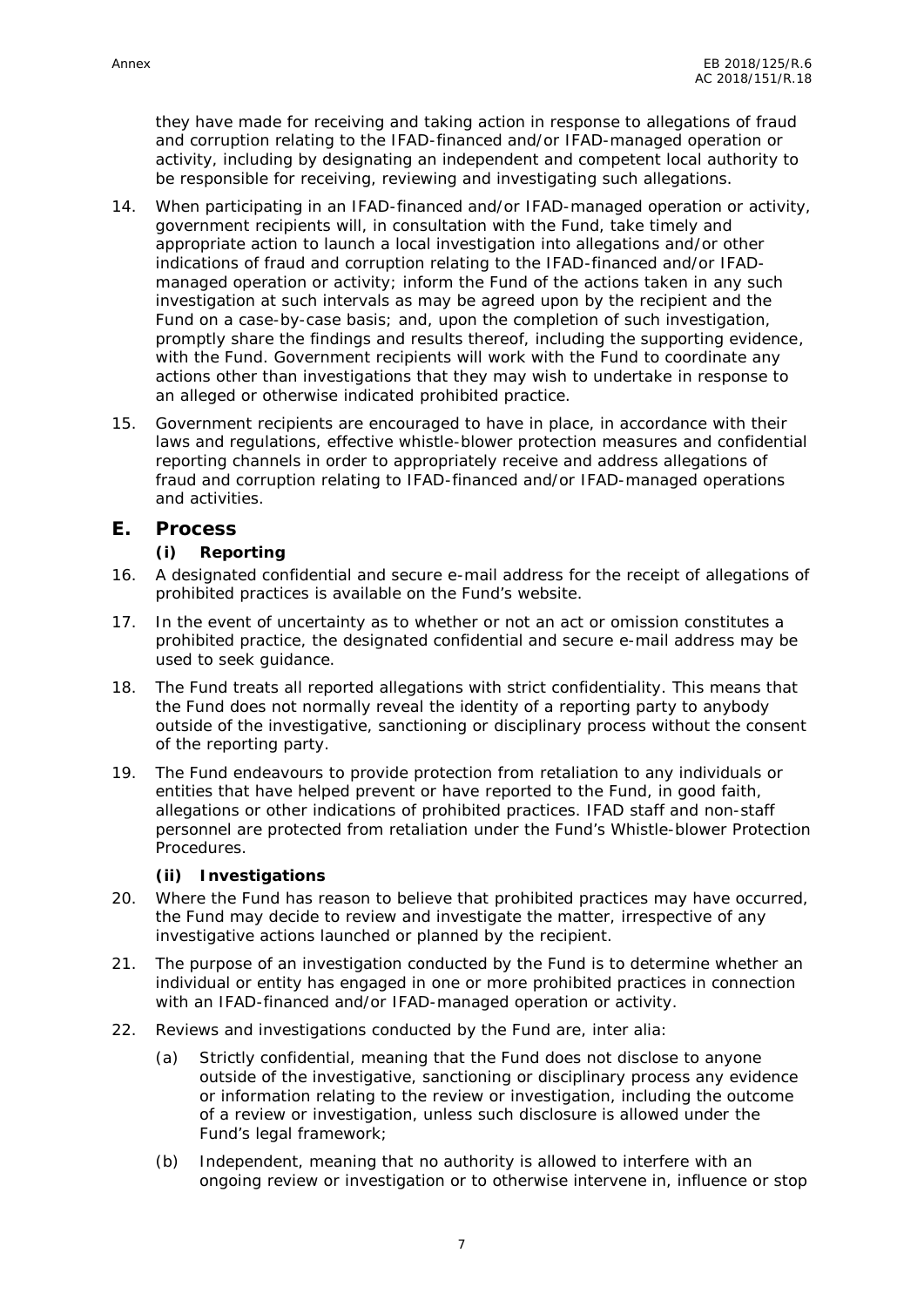such a review or investigation; and

- (c) Administrative, as opposed to criminal, in nature, meaning that reviews and investigations conducted by the Fund are governed by the Fund's rules and procedures, not by local laws.
- 23. The office within the Fund that is mandated to conduct reviews and investigations into alleged or otherwise indicated prohibited practices is the Office of Audit and Oversight (AUO). Without prejudice to paragraphs 9(d) and 11(f), AUO may agree not to disclose to anybody outside of AUO any evidence or information that it has obtained on the condition that such evidence or information may be used solely for the purpose of generating new evidence or information, unless the provider of the evidence or information consents.

#### **F. Sanctions and related measures**

- **(i) Temporary suspensions**
- 24. During the course of an IFAD review or investigation, or pending the conclusion of a sanctioning process, the Fund may decide, at any time, to temporarily suspend payments to IFAD non-staff personnel, non-government recipients, vendors or third parties or to temporarily suspend their eligibility to participate in IFADfinanced and/or IFAD-managed operations and activities for an initial period of six (6) months, subject to a possible extension of that suspension for an additional six (6) months.
- 25. IFAD staff may be temporarily suspended from their duties in accordance with the applicable human resources framework.
	- **(ii) Sanctions**
- 26. If the Fund determines that IFAD non-staff personnel, non-government recipients, vendors or third parties have engaged in prohibited practices, the Fund may impose administrative sanctions on such individuals or entities.
- 27. Sanctions are imposed on the basis of: (i) the findings and evidence presented by AUO, including mitigating and exculpatory evidence; and (ii) any evidence or arguments submitted by the subject of the investigation in response to the findings presented by AUO.
- 28. The Fund may apply any of the following sanctions or a combination thereof:
	- (a) Debarment, which is defined as declaring an individual or entity ineligible, either indefinitely or for a stated period of time, to: (i) be awarded any IFADfinanced contract; (ii) benefit, financially or otherwise, from any IFADfinanced contract, including by being engaged as a subcontractor; and (iii) otherwise participate in the preparation or implementation of any IFADfinanced and/or IFAD-managed operation or activity;
	- (b) Debarment with conditional release, which is defined as a debarment that is terminated upon compliance with conditions set forth in the sanction decision;
	- (c) Conditional non-debarment, which is defined as requiring an individual or entity to comply with certain remedial, preventive or other measures as a condition for non-debarment on the understanding that a failure to comply with such measures within a prescribed period of time will result in an automatic debarment under the terms provided for in the sanction decision;
	- (d) Restitution, which is defined as a payment to another party or the Fund (with respect to the Fund's resources) of an amount equivalent to the amount of the diverted funds or the economic benefit obtained as a result of having engaged in a prohibited practice; and
	- (e) Letter of reprimand, which is defined as a formal letter of censure for the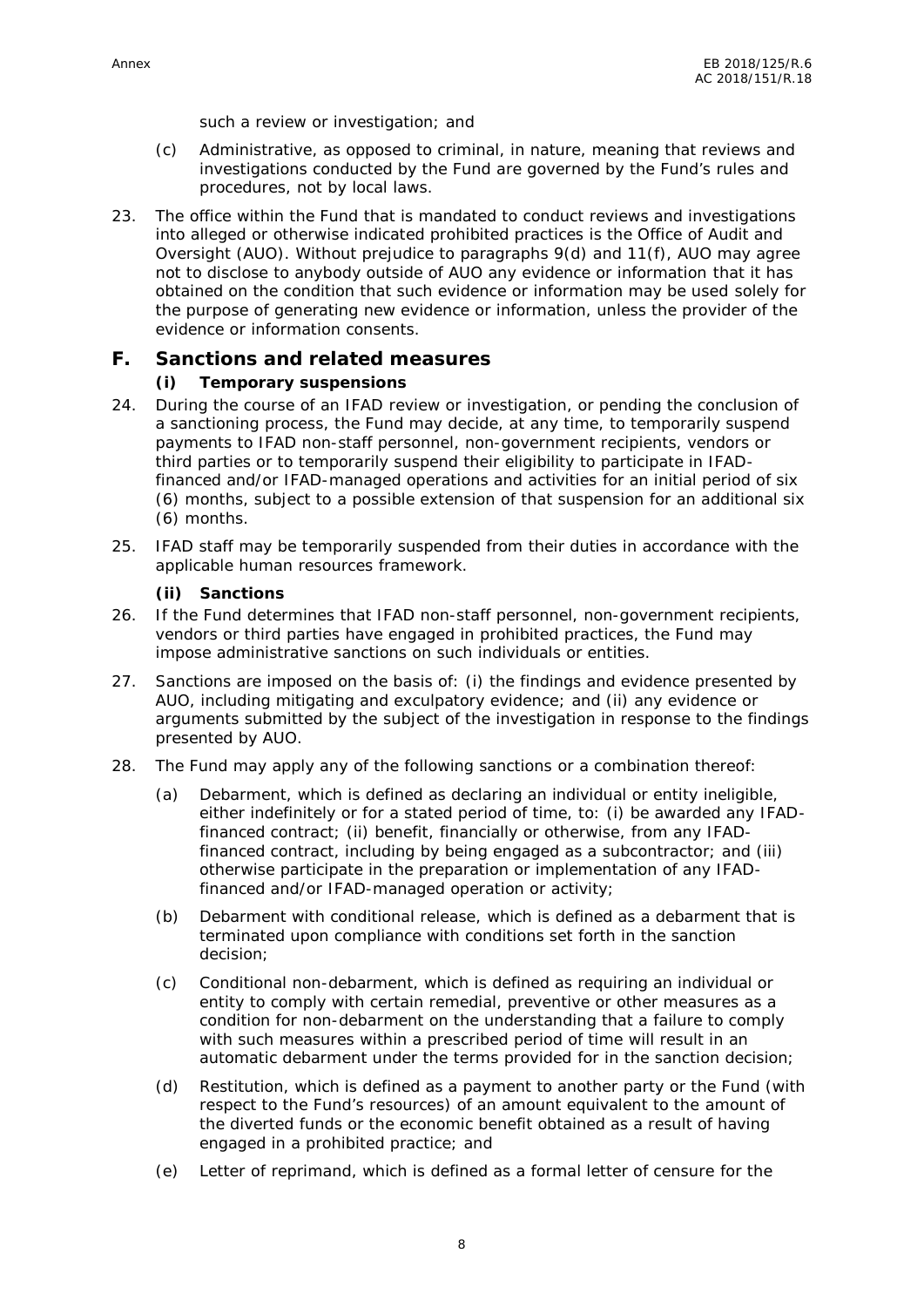actions of an individual or entity which informs that individual or entity that any future violation will lead to more severe sanctions.

- 29. The Fund may extend the application of a sanction to any affiliate of a sanctioned party even if the affiliate has not been directly involved in the prohibited practice. An affiliate is defined as any individual or entity that is: (i) directly or indirectly controlled by the sanctioned party; (ii) under common ownership or control with the sanctioned party; or (iii) acting as an officer, employee or agent of the sanctioned party, including owners of the sanctioned party and/or those who exercise control over the sanctioned party.
- 30. For the purposes of IFAD-financed and/or IFAD-managed operations and activities, the Fund may consider as debarred individuals and entities that have been debarred by another IFI where: (i) that IFI is a signatory to the Agreement for Mutual Enforcement of Debarment Decisions; and (ii) such debarment meets the requirements for mutual recognition under the Agreement for Mutual Enforcement of Debarment Decisions.<sup>3</sup>

**(iii) Disciplinary measures**

- 31. If the Fund finds that IFAD staff have engaged in prohibited practices, the Fund may apply disciplinary measures and may require restitution or other compensation in accordance with the applicable human resources framework.
- **G. Referrals and information-sharing**
- 32. The Fund may, at any time, refer information or evidence relating to an ongoing or completed investigative, sanctioning or disciplinary process to the local authorities of a Member State. In determining whether such a referral is appropriate, the Fund takes into consideration the interests of the Fund, the affected Member States, the individuals or entities under investigation and any other persons, such as witnesses, who are involved in the case.
- 33. If the Fund obtains information or evidence indicating potential wrongdoing in connection with the operations and/or activities of another multilateral organization, the Fund may make such information or evidence available to the other organization for the purposes of its own investigative, sanctioning or disciplinary processes.
- 34. In order to facilitate and regulate the confidential exchange of information and evidence with local authorities and multilateral organizations, the Fund seeks to conclude agreements which establish the rules for such an exchange.

#### **H. Operational responses to Prohibited Practices**

**(i) Rejection of an award of contract**

- 35. The Fund may refuse to give its no-objection to the award of a contract to a third party if it determines that the third party, or any of its personnel, agents, subconsultants, subcontractors, service providers, suppliers and/or their employees, engaged in a prohibited practice while competing for the contract in question.
	- **(ii) Declaration of misprocurement and/or ineligibility of expenditures**
- 36. The Fund may, at any time, declare a misprocurement and/or the ineligibility of any expenditures associated with a procurement process or contract if it determines that a third party or a representative of the recipient has engaged in a prohibited practice in connection with the procurement process or contract at issue and that the recipient has not taken timely and appropriate action, satisfactory to the Fund, to address such practices when they occur.

 $3$  The Fund may, in the future, decide to also recognize debarments imposed by entities that are not signatories to the Agreement for Mutual Enforcement of Debarment Decisions.